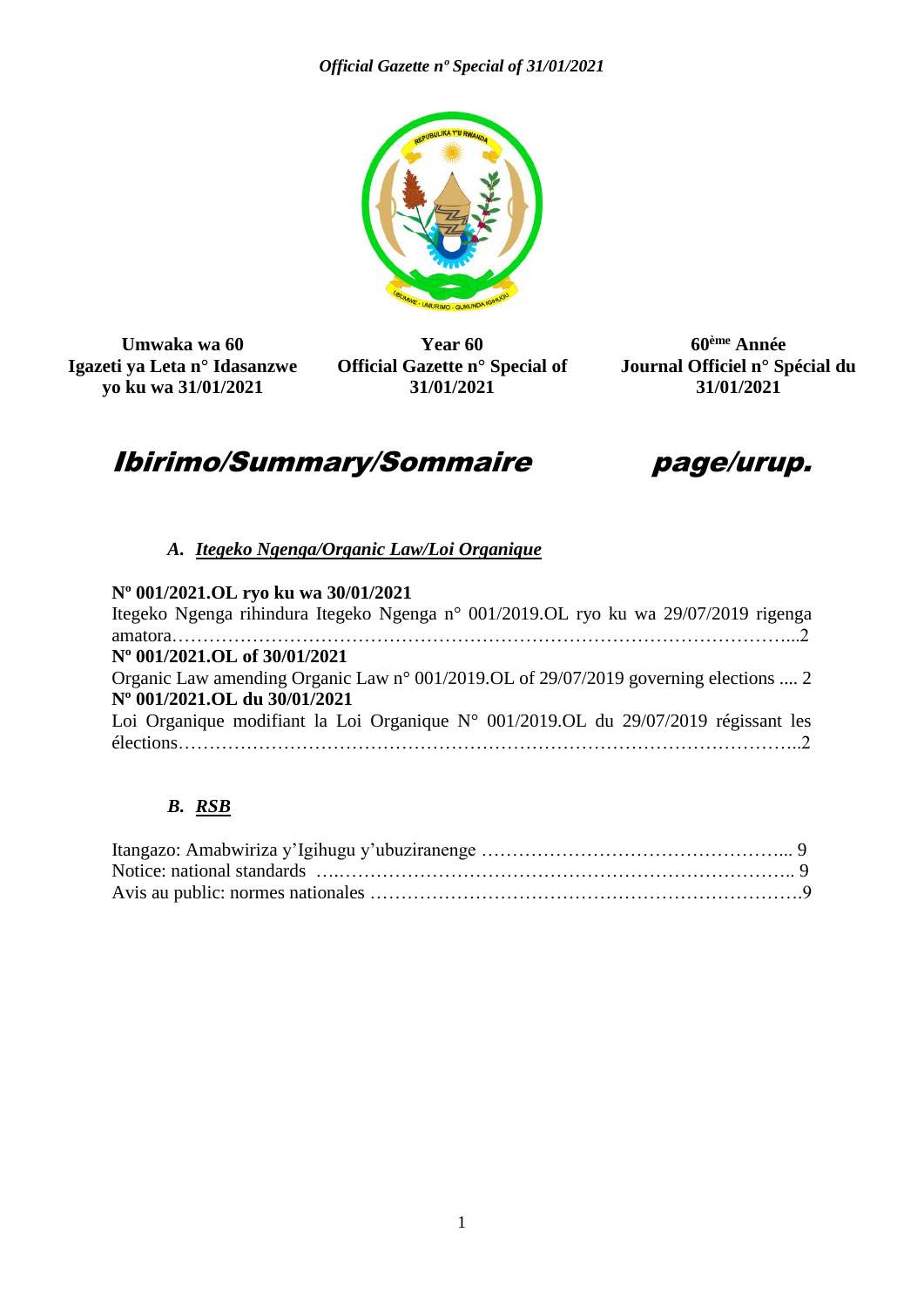| ITEGEKO NGENGA Nº 001/2021.OL                                  | ORGANIC LAW Nº 001/2021.OL OF                   | LOI ORGANIQUE Nº 001/2021.OL DU                                             |  |
|----------------------------------------------------------------|-------------------------------------------------|-----------------------------------------------------------------------------|--|
| RYO KU WA 30/01/2021 RIHINDURA                                 | <b>ORGANIC</b><br>30/01/2021<br><b>AMENDING</b> | <b>MODIFIANT</b><br>30/01/2021<br>LA<br><b>LOI</b>                          |  |
| ITEGEKO NGENGA N° 001/2019.OL                                  | LAW $N^{\circ}$ 001/2019.OL OF<br>29/07/2019    | <b>ORGANIQUE N° 001/2019.OL DU 29/07/2019</b>                               |  |
| RYO KU WA 29/07/2019 RIGENGA                                   | <b>GOVERNING ELECTIONS</b>                      | <b>RÉGISSANT LES ÉLECTIONS</b>                                              |  |
| <b>AMATORA</b>                                                 |                                                 |                                                                             |  |
| <b>ISHAKIRO</b>                                                | <b>TABLE OF CONTENTS</b>                        | <b>TABLE DES MATIÈRES</b>                                                   |  |
| Ingingo ya mbere: Manda n'isimburwa                            |                                                 | Article One: Term of office and Article premier: Mandat et remplacement des |  |
| ry'abatorewe kuba abayobozi mu nzego                           | replacement of elected authorities in           | autorités élues aux entités décentralisées                                  |  |
| z'ibanze                                                       | decentralised entities                          |                                                                             |  |
|                                                                |                                                 |                                                                             |  |
| Ingingo ya 2: Ikomeza ry'inshingano mu                         | Article 2: Continuity of attributions in        | Article 2 : Continuité des attributions en cas de                           |  |
| gihe cy'inzitizi ntarengwa                                     | case of force majeure                           | force majeure                                                               |  |
|                                                                |                                                 |                                                                             |  |
| Ingingo ya 3: Itegurwa, isuzumwa                               | Article 3: Drafting, consideration and          | Article 3: Initiation, examen et adoption de la                             |  |
| n'itorwa by'iri tegeko ngenga                                  | adoption of this Organic Law                    | présente loi organique                                                      |  |
|                                                                |                                                 |                                                                             |  |
| Ingingo ya 4: Ivanwaho ry'ingingo                              | <b>Article 4: Repealing provision</b>           | <b>Article 4: Disposition abrogatoire</b>                                   |  |
| z'amategeko zinyuranyije n'iri tegeko                          |                                                 |                                                                             |  |
| ngenga                                                         |                                                 |                                                                             |  |
|                                                                |                                                 |                                                                             |  |
| Ingingo ya 5: Igihe iri tegeko ngenga<br>ritangira gukurikizwa | <b>Article 5: Commencement</b>                  | Article 5: Entrée en vigueur                                                |  |
|                                                                |                                                 |                                                                             |  |
|                                                                |                                                 |                                                                             |  |
|                                                                |                                                 |                                                                             |  |
|                                                                |                                                 |                                                                             |  |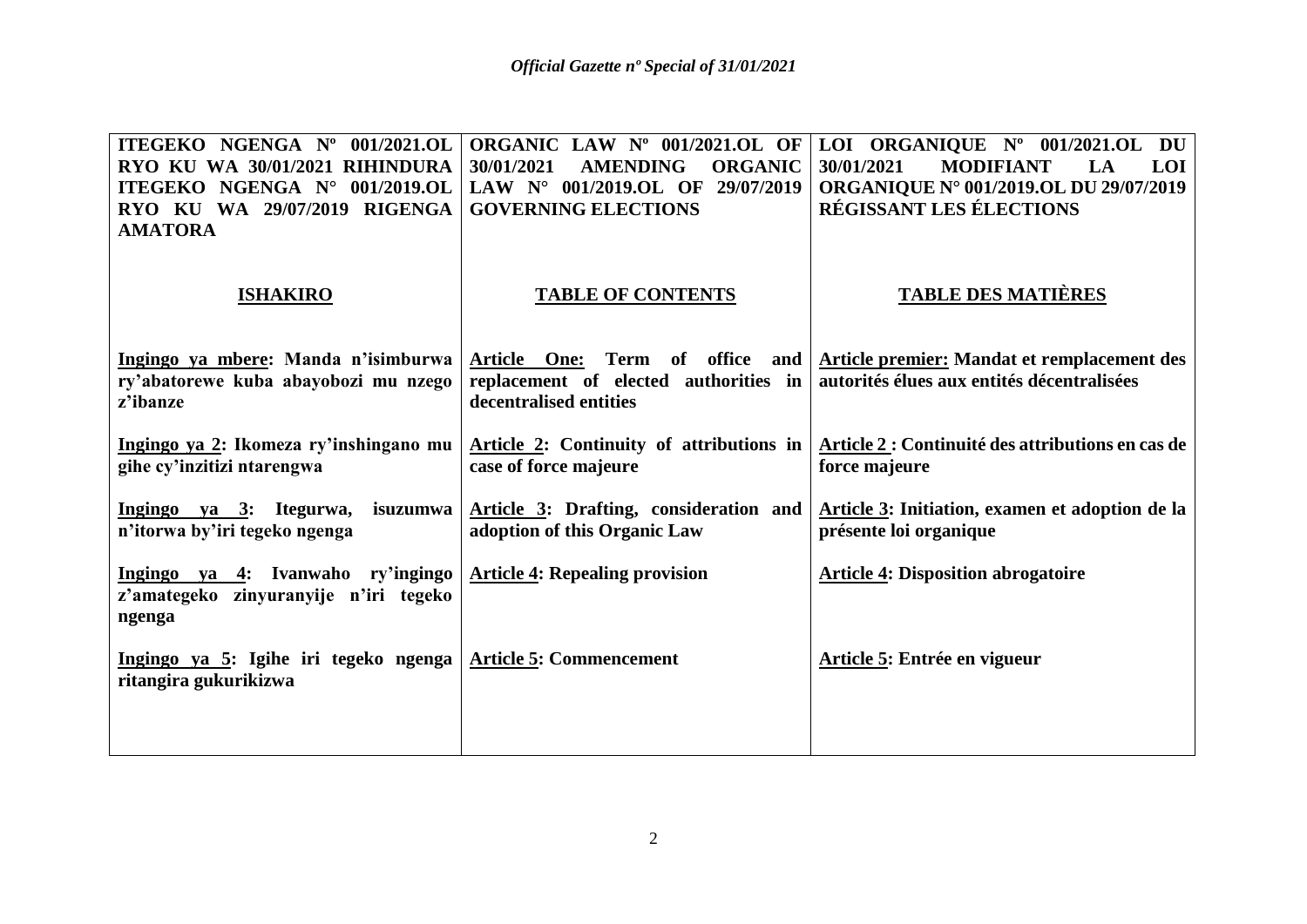| ITEGEKO NGENGA Nº 001/2021.OL<br>RYO KU WA 30/01/2021 RIHINDURA<br>ITEGEKO NGENGA N° 001/2019.OL<br>RYO KU WA 29/07/2019 RIGENGA<br><b>AMATORA</b>                                                                       | ORGANIC LAW Nº 001/2021.OL OF<br>30/01/2021<br><b>ORGANIC</b><br><b>AMENDING</b><br>LAW $N^{\circ}$ 001/2019.OL OF<br>29/07/2019<br><b>GOVERNING ELECTIONS</b>                     | LOI ORGANIQUE Nº 001/2021.OL<br>DU<br>30/01/2021<br><b>MODIFIANT</b><br><b>LOI</b><br>LA<br><b>ORGANIQUE N° 001/2019.OL DU 29/07/2019</b><br><b>RÉGISSANT LES ÉLECTIONS</b>                         |  |
|--------------------------------------------------------------------------------------------------------------------------------------------------------------------------------------------------------------------------|------------------------------------------------------------------------------------------------------------------------------------------------------------------------------------|-----------------------------------------------------------------------------------------------------------------------------------------------------------------------------------------------------|--|
| Twebwe, KAGAME Paul,<br>Perezida wa Repubulika;                                                                                                                                                                          | We, KAGAME Paul,<br>President of the Republic;                                                                                                                                     | <b>Nous, KAGAME Paul,</b><br>Président de la République;                                                                                                                                            |  |
| ISHINGA AMATEGEKO<br><b>INTEKO</b><br>YEMEJE, NONE NATWE DUHAMIJE,<br>DUTANGAJE ITEGEKO NGENGA<br>RITEYE RITYA KANDI DUTEGETSE<br>KO RITANGAZWA MU IGAZETI YA<br><b>REPUBULIKA</b><br>Y'U<br>LETA<br>YA<br><b>RWANDA</b> | THE PARLIAMENT HAS ADOPTED<br>AND WE SANCTION, PROMULGATE<br>THE FOLLOWING ORGANIC LAW<br>AND ORDER IT BE PUBLISHED IN<br>THE OFFICIAL GAZETTE OF THE<br><b>REPUBLIC OF RWANDA</b> | LE PARLEMENT A ADOPTÉ ET NOUS<br>SANCTIONNONS, PROMULGUONS LA LOI<br>ORGANIQUE DONT LA TENEUR SUIT ET<br>ORDONNONS QU'ELLE SOIT PUBLIÉE AU<br>JOURNAL OFFICIEL DE LA RÉPUBLIQUE<br><b>DU RWANDA</b> |  |
| <b>INTEKO ISHINGA AMATEGEKO:</b>                                                                                                                                                                                         | <b>THE PARLIAMENT:</b>                                                                                                                                                             | <b>LE PARLEMENT:</b>                                                                                                                                                                                |  |
|                                                                                                                                                                                                                          |                                                                                                                                                                                    |                                                                                                                                                                                                     |  |
| Umutwe w'Abadepite, mu nama yawo yo<br>ku wa 22 Mutarama 2021;                                                                                                                                                           | The Chamber of Deputies, in its sitting of 22<br>January 2021;                                                                                                                     | La Chambre des Députés, en sa séance du 22<br>janvier 2021;                                                                                                                                         |  |
| Sena, mu nama yayo yo ku wa 26 Mutarama<br>2021;                                                                                                                                                                         | The Senate, in its sitting of 26 January 2021;                                                                                                                                     | Le Sénat, en sa séance du 26 janvier 2021;                                                                                                                                                          |  |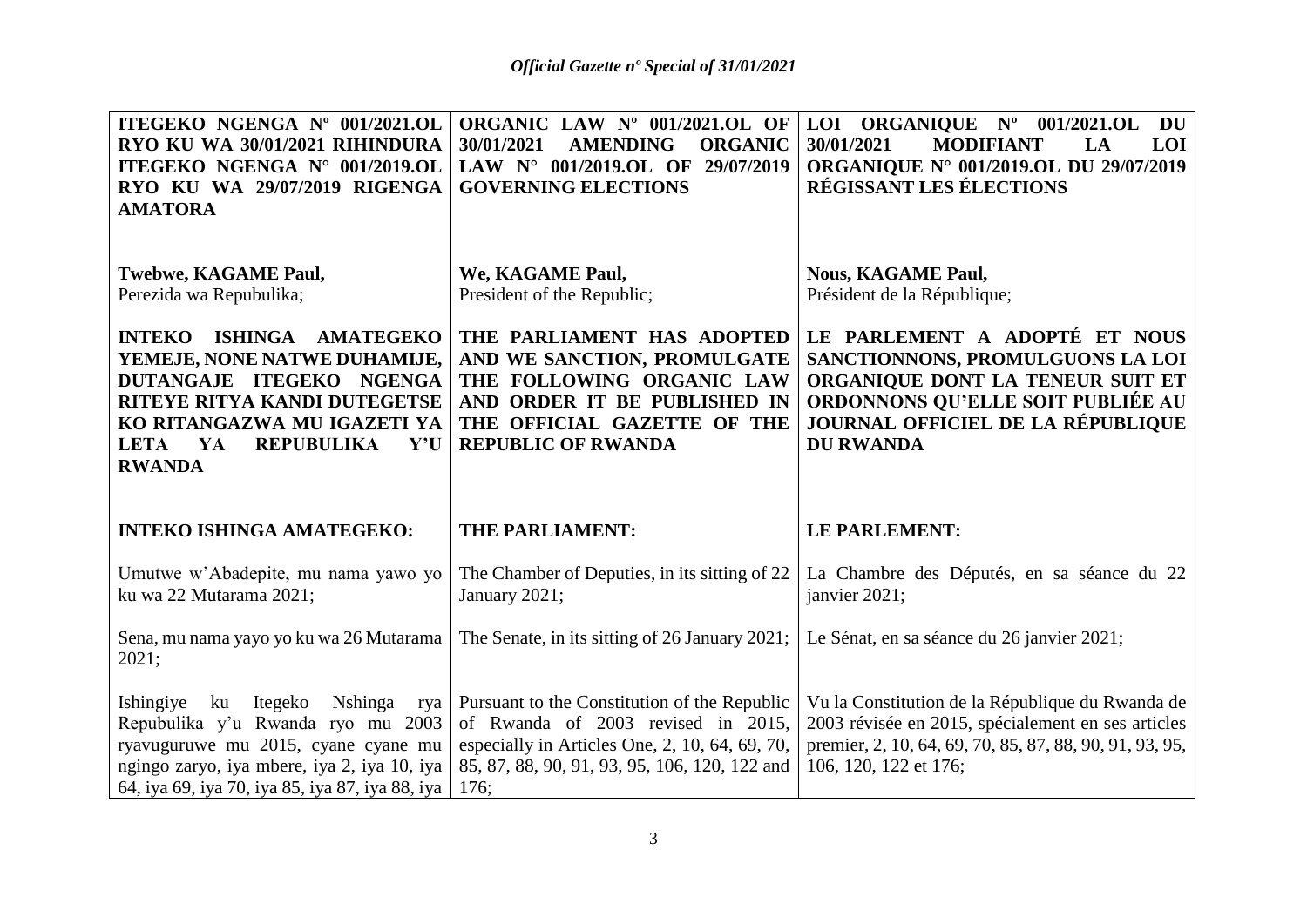| 90, iya 91, iya 93, iya 95, iya 106, iya 120,<br>iya 122 n'iya 176;                                                                                                                                                               |                                                                                                                                                                                                                                                            |                                                                                                                                                                                                                                              |  |
|-----------------------------------------------------------------------------------------------------------------------------------------------------------------------------------------------------------------------------------|------------------------------------------------------------------------------------------------------------------------------------------------------------------------------------------------------------------------------------------------------------|----------------------------------------------------------------------------------------------------------------------------------------------------------------------------------------------------------------------------------------------|--|
| Isubiye ku Itegeko Ngenga nº 001/2019.OL<br>ryo ku wa 29/07/2019 rigenga amatora;                                                                                                                                                 | Having<br>reviewed<br>Organic<br>$n^{\circ}$<br>Law<br>001/2019.OL of 29/07/2019<br>governing<br>elections;                                                                                                                                                | Revu la Loi Organique n° 001/2019.OL du<br>29/07/2019 régissant les élections;                                                                                                                                                               |  |
| YEMEJE:                                                                                                                                                                                                                           | <b>ADOPTS:</b>                                                                                                                                                                                                                                             | <b>ADOPTE:</b>                                                                                                                                                                                                                               |  |
| Ingingo ya mbere: Manda n'isimburwa<br>ry'abatorewe kuba abayobozi mu nzego<br>z'ibanze                                                                                                                                           | replacement of elected authorities in<br>decentralised entities                                                                                                                                                                                            | Article One: Term of office and Article premier: Mandat et remplacement des<br>autorités élues aux entités décentralisées                                                                                                                    |  |
| Ingingo ya 122 y'Itegeko Ngenga n <sup>o</sup><br>001/2019.OL ryo ku wa 29/07/2019 rigenga<br>amatora ihinduwe ku buryo bukurikira:                                                                                               | Article 122 of Organic Law n° 001/2019.OL<br>of $29/07/2019$ governing elections is<br>amended as follows:                                                                                                                                                 | L'article 122 de la Loi organique n° 001/2019.OL<br>du 29/07/2019 régissant les élections est modifié<br>comme suit:                                                                                                                         |  |
| "Manda y'abatorewe kujya mu nzego<br>z'ibanze ni imyaka itanu (5). Bashobora<br>kongera gutorwa. Itegeko rigena umubare<br>wa manda.                                                                                              | "The term of office for elected authorities in<br>decentralised entities is five (5) years. They<br>may be re-elected. The law determines the<br>number of terms.                                                                                          | "Le mandat des autorités élues aux entités<br>décentralisées est de cinq (5) ans. Elles sont<br>rééligibles. La loi détermine le nombre de mandats.                                                                                          |  |
| Iyo umuntu watowe mu bagize inzego<br>z'ibanze agize impamvu iyo ari yo yose<br>imubuza gukomeza imirimo yatorewe,<br>asimburwa hakoreshejwe itora mu gihe<br>kitarenze amezi atatu (3) uhereye igihe<br>yahagarikiye imirimo ye. | In case an elected person in decentralized<br>entities is no longer able to fulfil his or her<br>duties due to any reason, he or she is<br>replaced through elections organised within<br>three months $(3)$ following suspension of his<br>or her duties. | Si une personne élue aux entités décentralisées ne<br>peut plus exercer ses fonctions pour une raison<br>quelconque, elle est remplacée par voie d'élections<br>qui sont organisées dans les trois (3) mois à<br>compter de son empêchement. |  |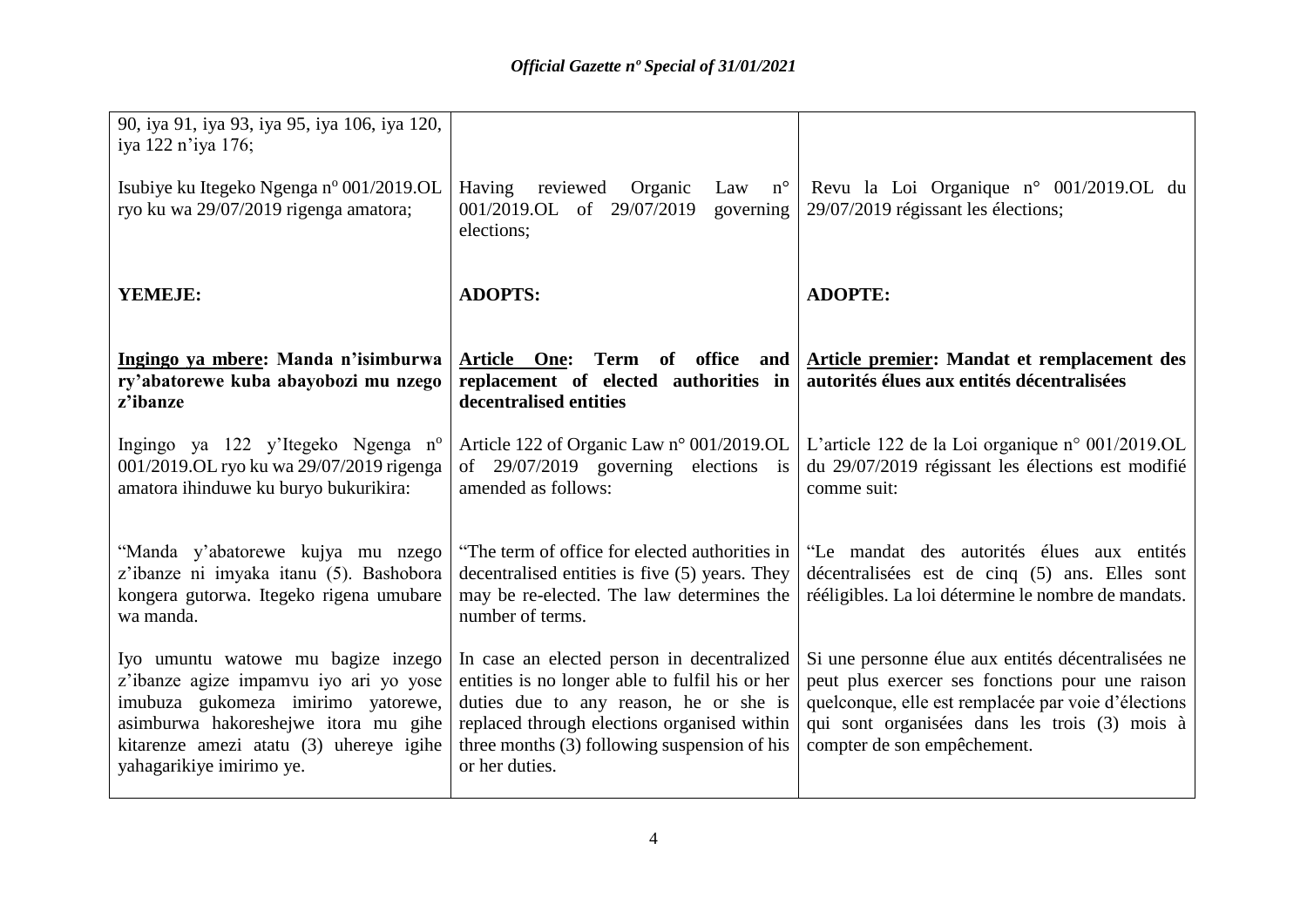| Icyakora, iyo hasigaye igihe kitarenze                                                                                                                                                                                                                                                                                                | However, if the remaining period to                                                                                                                                                                                                                                                                         | Toutefois, les élections n'ont pas lieu si la fin du                                                                                                                                                                                                                                                                                                          |  |
|---------------------------------------------------------------------------------------------------------------------------------------------------------------------------------------------------------------------------------------------------------------------------------------------------------------------------------------|-------------------------------------------------------------------------------------------------------------------------------------------------------------------------------------------------------------------------------------------------------------------------------------------------------------|---------------------------------------------------------------------------------------------------------------------------------------------------------------------------------------------------------------------------------------------------------------------------------------------------------------------------------------------------------------|--|
| amezi atandatu (6) ngo manda yatorewe                                                                                                                                                                                                                                                                                                 | complete the term of office is under six $(6)$                                                                                                                                                                                                                                                              | mandat est de moins de six (6) mois.                                                                                                                                                                                                                                                                                                                          |  |
| irangire, nta tora rikoreshwa.                                                                                                                                                                                                                                                                                                        | months, the elections are not conducted.                                                                                                                                                                                                                                                                    |                                                                                                                                                                                                                                                                                                                                                               |  |
| Minisitiri ufite Ubutegetsi bw'lgihugu mu<br>nshingano ze ageza kuri Komisiyo imyanya<br>yose ikeneye gutorerwa mu rwego rwo<br>gusimbura mu gihe kitarenze iminsi<br>mirongo itatu (30) Umuyobozi uvuye mu<br>mwanya yari yaratorewe.                                                                                                | The Minister in charge of local government<br>communicates to the Commission all<br>positions for which elections are necessary<br>in order to replace within thirty (30) days the<br>authority who left the office for which he or<br>she was elected.                                                     | Le Ministre ayant l'administration locale dans ses<br>attributions communique à la Commission, la liste<br>exhaustive des postes pour lesquels les élections<br>sont nécessaires afin de remplacer endéans trente<br>(30) jours l'autorité qui a quitté le poste auquel elle<br>avait été élue.                                                               |  |
| Haseguriwe ibiteganywa n'iyi ngingo, iyo<br>manda y'abatowe mu nzego z'ibanze<br>irangiye hari inzitizi ntarengwa ituma<br>amatora adashobora gukorwa, umuntu uri<br>muri uwo mwanya akomeza gukora<br>inshingano ze kugeza igihe<br>inzitizi<br>ntarengwa itagihari.                                                                 | Subject to provisions of this Article, if the<br>term of office of elected persons in<br>decentralized entities expires and there is a<br>force majeure which makes impossible to<br>conduct elections, the incumbent continues<br>to carry out his or her duties until the end of<br>the force majeure.    | Sous réserve des dispositions du présent article,<br>lorsque le mandat des personnes élues aux entités<br>décentralisées expire et qu'il existe une force<br>majeure qui rend impossible la tenue des élections,<br>la personne qui occupe le poste continue d'exercer<br>ses attributions jusqu'à la fin de la force majeure.                                |  |
| Iteka rya Minisitiri ufite Ubutegetsi<br>bw'Igihugu mu nshingano<br>ze amaze<br>kubijyaho inama na Komisiyo y'Igihugu<br>y'Amatora, rimenyesha ko ayo matora<br>asubitswe kubera inzitizi ntarengwa. Mu<br>gihe inzitizi ntarengwa itagihari, Iteka rya<br>Minisitiri ufite Ubutegetsi bw'lgihugu mu<br>nshingano ze rirabimenyesha." | An Order of the Minister in charge of local<br>government after consultations with the<br>National Electoral Commission, announces<br>the postponement of the elections due to<br>force majeure. An order of the Minister in<br>charge of local government also announces<br>the end of the force majeure." | Un Arrêté du Ministre ayant l'administration locale<br>dans ses attributions après consultation avec la<br>Commission Nationale Électorale, annonce la<br>suspension de ces élections à cause de la force<br>majeure. C'est également l'Arrêté du Ministre<br>ayant l'administration locale dans ses attributions<br>qui annonce la fin de la force majeure." |  |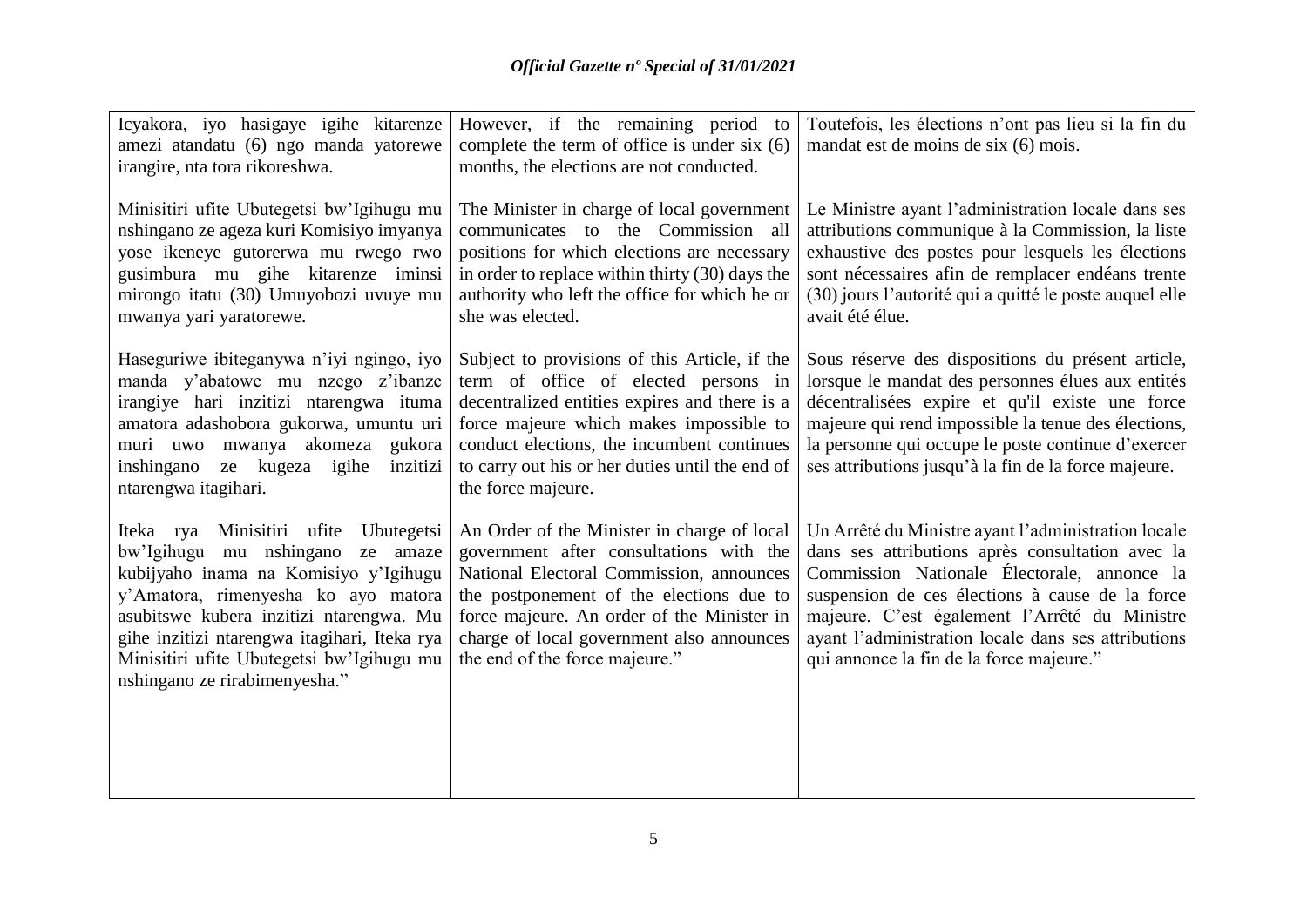| Ingingo ya 2: Ikomeza ry'inshingano mu                                                                                                                                                                                                                                                                                          | Article 2: Continuity of attributions in                                                                                                                                                                                                                                                                               | Article 2: Continuité des attributions en cas de                                                                                                                                                                                                                                                                                                                     |  |
|---------------------------------------------------------------------------------------------------------------------------------------------------------------------------------------------------------------------------------------------------------------------------------------------------------------------------------|------------------------------------------------------------------------------------------------------------------------------------------------------------------------------------------------------------------------------------------------------------------------------------------------------------------------|----------------------------------------------------------------------------------------------------------------------------------------------------------------------------------------------------------------------------------------------------------------------------------------------------------------------------------------------------------------------|--|
| gihe cy'inzitizi ntarengwa                                                                                                                                                                                                                                                                                                      | case of force majeure                                                                                                                                                                                                                                                                                                  | force majeure                                                                                                                                                                                                                                                                                                                                                        |  |
| Itegeko ngenga nº 001/2019.OL ryo ku wa<br>29/07/2019 rigenga amatora ryongewemo                                                                                                                                                                                                                                                | In Organic Law $n^{\circ}$ 001/2019.OL of<br>29/07/2019 governing elections, Article 154                                                                                                                                                                                                                               | Dans la Loi Organique nº 001/2019.OL du<br>29/07/2019 régissant les élections, il est inséré                                                                                                                                                                                                                                                                         |  |
| ingingo ya 154 bis iteye<br>ku buryo<br>bukurikira:                                                                                                                                                                                                                                                                             | bis is inserted to read as follows:                                                                                                                                                                                                                                                                                    | l'article 154 bis libellé comme suit :                                                                                                                                                                                                                                                                                                                               |  |
| "Ingingo<br>154<br>bis:<br><b>Ikomeza</b><br>ya<br>ry'inshingano<br>gihe<br>cy'inzitizi<br>mu<br>ntarengwa                                                                                                                                                                                                                      | "Article<br>154<br>Continuity<br>bis:<br>of<br>attributions in case of force majeure                                                                                                                                                                                                                                   | "Article 154 bis: Continuité des fonctions en cas<br>de force majeure                                                                                                                                                                                                                                                                                                |  |
| Haseguriwe ibiteganywa n'ingingo ya 154<br>y'iri tegeko ngenga, iyo manda y'abatowe<br>mu nzego z'Inama z'Igihugu irangiye hari<br>inzitizi<br>ntarengwa<br>ituma<br>amatora<br>adashobora gukorwa, umuntu uri muri uwo<br>mwanya akomeza gukora inshingano ze<br>kugeza igihe inzitizi ntarengwa itagihari.                    | Subject to provisions of Article 154 of this<br>Organic Law, if the term of office of elected<br>persons in National Councils expires and<br>there is a force majeure which makes<br>impossible to conduct elections, the<br>incumbent continues to carry out his or her<br>duties until the end of the force majeure. | Sous réserve des dispositions de l'article 154 de la<br>présente loi organique, lorsque le mandat des<br>personnes élues aux organes des Conseils<br>Nationaux expire et qu'il existe une force majeure<br>qui rend impossible la tenue des élections, la<br>personne qui occupe ce poste continue d'exercer<br>ses attributions jusqu'à la fin de la force majeure. |  |
| Iteka rya Minisitiri ufite Ubutegetsi<br>bw'Igihugu mu nshingano ze, amaze<br>kubijyaho inama na Komisiyo y'Igihugu<br>y'Amatora, rimenyesha ko ayo matora<br>asubitswe kubera inzitizi ntarengwa. Iyo<br>inzitizi ntarengwa itagihari, Iteka rya<br>Minisitiri ufite Ubutegetsi bw'Igihugu mu<br>nshingano ze rirabimenyesha." | An Order of the Minister in charge of local<br>government after consultations with the<br>National Electoral Commission, announces<br>the postponement of the elections due to<br>force majeure. An order of the Minister in<br>charge of local government also announces<br>the end of the force majeure."            | Un arrêté du Ministre ayant l'administration locale<br>dans ses attributions, après consultation avec la<br>Commission Nationale Électorale, annonce la<br>suspension de ces élections à cause de la force<br>majeure. C'est également l'arrêté du Ministre ayant<br>l'administration locale dans ses attributions qui<br>annonce la fin de la force majeure."       |  |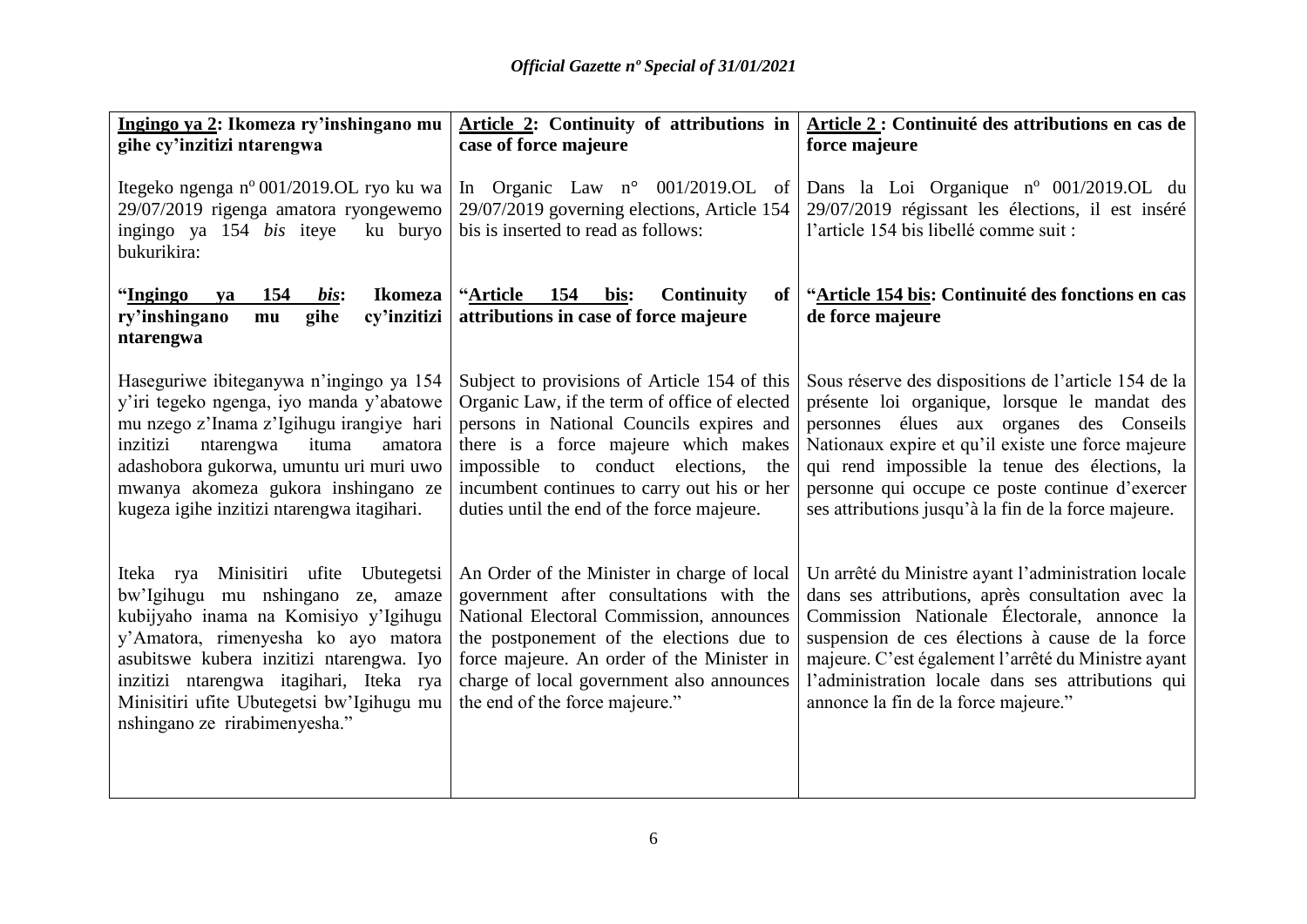| Ingingo ya 3: Itegurwa, isuzumwa                                                                                      | Article 3: Drafting, consideration and                                                                                    | Article 3: Initiation, examen et adoption de la                                                                            |  |
|-----------------------------------------------------------------------------------------------------------------------|---------------------------------------------------------------------------------------------------------------------------|----------------------------------------------------------------------------------------------------------------------------|--|
| n'itorwa by'iri tegeko ngenga                                                                                         | adoption of this Organic Law                                                                                              | présente loi organique                                                                                                     |  |
| kandi ritorwa mu rurimi rw'Ikinyarwanda.                                                                              | Iri tegeko ngenga ryateguwe, risuzumwa This Organic Law was drafted, considered<br>and adopted in Ikinyarwanda.           | La présente loi organique a été initiée, examinée et<br>adoptée en Ikinyarwanda.                                           |  |
| Ingingo ya 4: Ivanwaho ry'ingingo   Article 4: Repealing provision<br>z'amategeko zinyuranyije n'iri tegeko<br>ngenga |                                                                                                                           | <b>Article 4: Disposition abrogatoire</b>                                                                                  |  |
| Ingingo zose z'amategeko abanziriza iri<br>tegeko ngenga kandi zinyuranyije na ryo<br>zivanyweho.                     | All prior legal provisions contrary to this<br>Organic Law are repealed.                                                  | Toutes les dispositions légales antérieures<br>contraires à la présente loi organique sont<br>abrogées.                    |  |
| <u>Ingingo ya 5</u> : Igihe iri tegeko ngenga <u>Article 5</u> : Commencement<br>ritangira gukurikizwa                |                                                                                                                           | Article 5: Entrée en vigueur                                                                                               |  |
| Iri tegeko ngenga ritangira gukurikizwa ku<br>munsi ritangarijweho mu Igazeti ya Leta ya<br>Repubulika y'u Rwanda.    | This Organic Law comes into force on the<br>date of its publication in the Official Gazette<br>of the Republic of Rwanda. | La présente loi organique entre en vigueur le jour<br>de sa publication au Journal Officiel de la<br>République du Rwanda. |  |
|                                                                                                                       |                                                                                                                           |                                                                                                                            |  |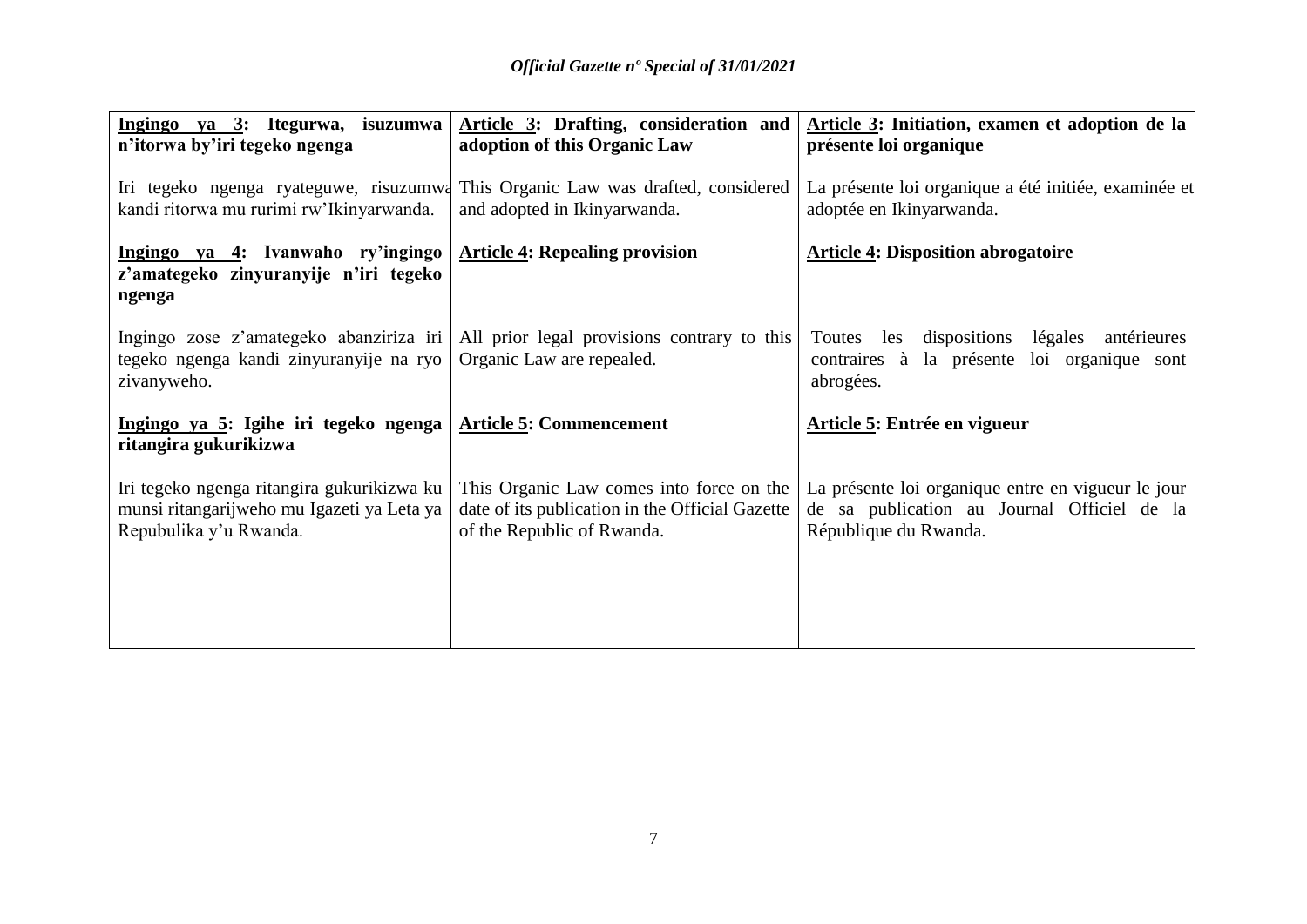| Kigali, 30/01/2021                                                                                                                                                         |
|----------------------------------------------------------------------------------------------------------------------------------------------------------------------------|
|                                                                                                                                                                            |
| $(s\acute{e})$                                                                                                                                                             |
|                                                                                                                                                                            |
|                                                                                                                                                                            |
| <b>KAGAME Paul</b>                                                                                                                                                         |
| Perezida wa Repubulika                                                                                                                                                     |
| President of the Republic<br>Président de la République                                                                                                                    |
|                                                                                                                                                                            |
|                                                                                                                                                                            |
| $(s\acute{e})$                                                                                                                                                             |
|                                                                                                                                                                            |
|                                                                                                                                                                            |
| <b>Dr NGIRENTE Edouard</b>                                                                                                                                                 |
| Minisitiri w'Intebe                                                                                                                                                        |
| Prime Minister                                                                                                                                                             |
| <b>Premier Ministre</b>                                                                                                                                                    |
| Bibonywe kandi bishyizweho ikirango cya Repubulika:<br>Seen and sealed with the Seal of the Republic:                                                                      |
| Vu et scellé du Sceau de la République:                                                                                                                                    |
|                                                                                                                                                                            |
|                                                                                                                                                                            |
| $(s\acute{e})$                                                                                                                                                             |
|                                                                                                                                                                            |
|                                                                                                                                                                            |
|                                                                                                                                                                            |
|                                                                                                                                                                            |
|                                                                                                                                                                            |
| <b>BUSINGYE Johnston</b><br>Minisitiri w'Ubutabera akaba n'Intumwa Nkuru ya Leta<br>Minister of Justice and Attorney General<br>Ministre de la Justice et Garde des Sceaux |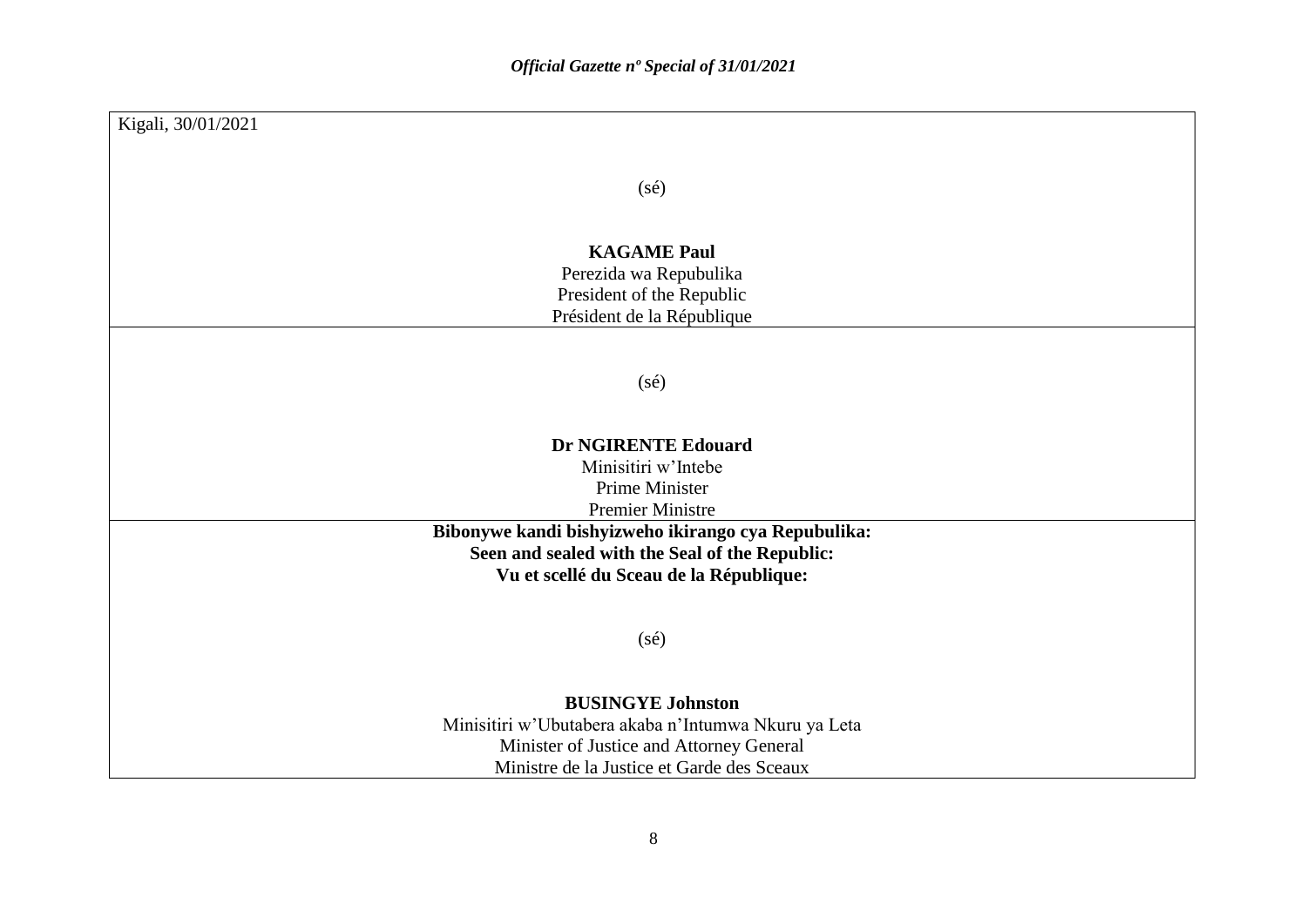

| <b>AMABWIRIZA</b><br><b>ITANGAZO:</b><br>Y'IGIHUGU Y'UBUZIRANENGE                                                                                                                                                                                            | <b>NOTICE: NATIONAL STANDARDS</b>                                                                                                                                                                         | <b>NORMES</b><br><b>AVIS</b><br><b>PUBLIC:</b><br><b>AU</b><br><b>NATIONALES</b>                                                                                                                                                                 |
|--------------------------------------------------------------------------------------------------------------------------------------------------------------------------------------------------------------------------------------------------------------|-----------------------------------------------------------------------------------------------------------------------------------------------------------------------------------------------------------|--------------------------------------------------------------------------------------------------------------------------------------------------------------------------------------------------------------------------------------------------|
| Hashingiwe ku Itegeko $N^{\circ}50/2013$ ryo ku wa<br>28/06/2013 rigena inshingano, imiterere<br>n'imikorere by'Ikigo cy'Igihugu Gitsura<br>Ubuziranenge (RSB), rikanagena inshingano,<br>imiterere n'imikorere byacyo, cyane cyane<br>mu ngingo yaryo ya 4; | In accordance with Law $N^{\circ}$ 50/2013 of<br>establishing Rwanda<br>28/06/2013 Law<br>Standards Board (RSB) and determining its<br>mission, organization and functioning,<br>especially in Article 4; | Conformément à la loi $N^{\circ}$ 50/2013 du<br>28/06/2013 portant création de l'Office<br>Normalisation<br>de<br>Rwandais<br>(RSB) et<br>déterminant ses missions, son organisation et<br>son fonctionnement, spécialement en son article<br>4: |
| Bimaze gusuzumwa no kwemezwa n'Inama<br>y'Ubuyobozi y'Ikigo cy'Igihugu Gitsura<br>Ubuziranenge<br>$(RSB)$ ,<br>kuwa<br>yateranye<br>$13/11/2020$ ;                                                                                                           | After consideration and approval by the<br>Rwanda Standards Board (RSB) Board of<br>Directors, in its session of $13/11/2020$ ;                                                                           | Après examen et adoption par le Conseil<br>d'Administration de l'Office Rwandais de<br>Normalisation (RSB), en sa séance du<br>$13/11/2020$ ;                                                                                                    |
| Ikigo<br>Ubuziranenge<br>Gitsura<br>cy'Igihugu<br>Amabwiriza y'Igihugu<br>(RSB)<br>gitangaje<br>y'Ubuziranenge akurikira:                                                                                                                                    | The Rwanda Standards Board (RSB) hereby<br>publishes the following standards as National<br>Standards:                                                                                                    | L'Office Rwandais de Normalisation (RSB)<br>publie les Normes suivantes en tant que Normes<br>Nationales:                                                                                                                                        |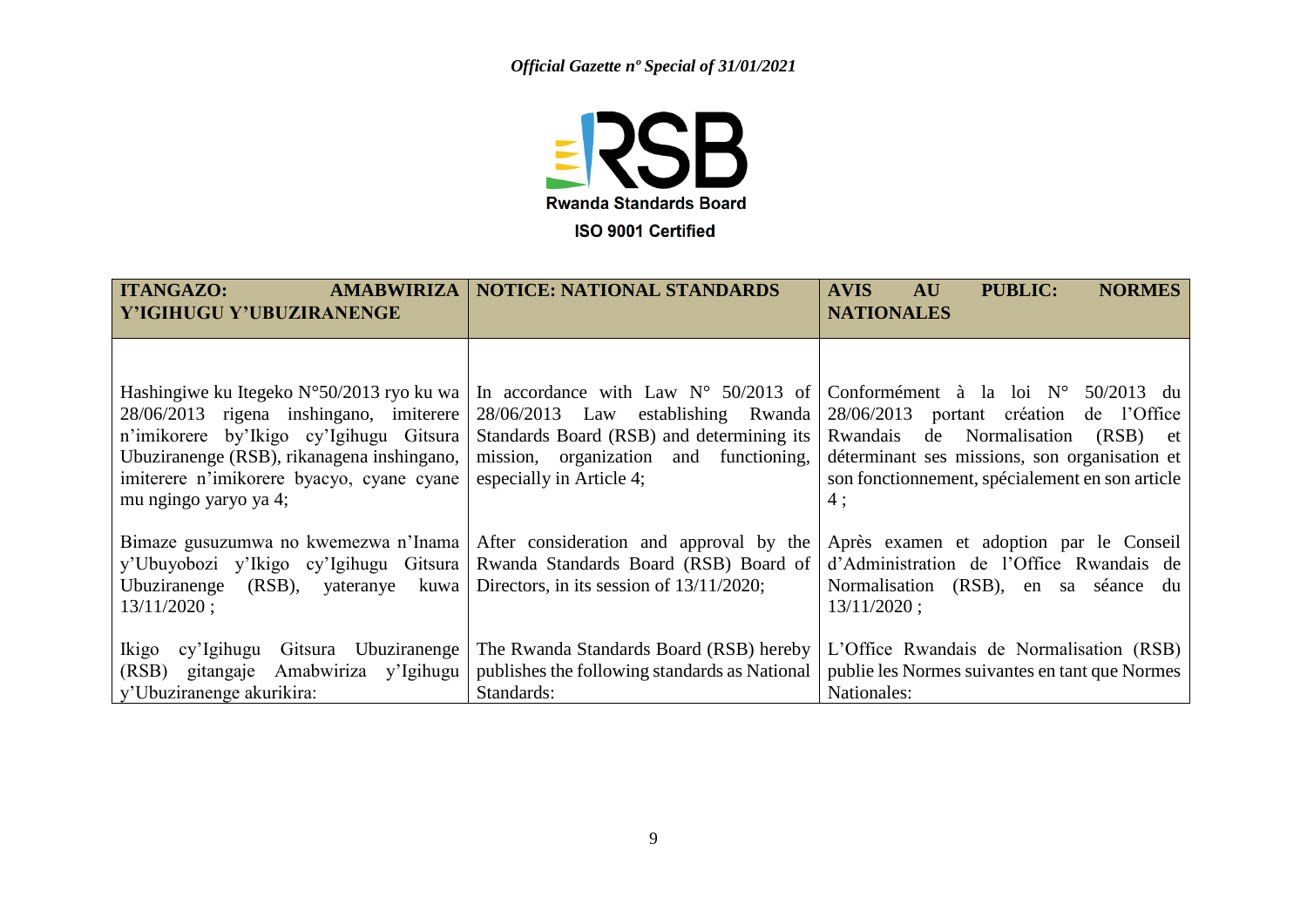| <b>S/N</b> | <b>SECTOR</b>                         | <b>STANDARDS TITLE</b>                                                                   | <b>REFERENCE NUMBER</b>   |  |  |
|------------|---------------------------------------|------------------------------------------------------------------------------------------|---------------------------|--|--|
|            | <b>ENGINEERING</b>                    |                                                                                          |                           |  |  |
|            | <b>Textile and leather technology</b> |                                                                                          |                           |  |  |
| 1.         |                                       | Disposable baby diapers — Specification                                                  | <b>RS EAS 969: 2020</b>   |  |  |
| 2.         |                                       | Preservation of raw hides and skins — Code of practice — Part 1:<br><b>Stack Salting</b> | <b>RS EAS 93-1: 2020</b>  |  |  |
| 3.         |                                       | Preservation of raw hides and skins — Code of practice — Part 2:<br>Air drying           | <b>RS EAS 93-2: 2020</b>  |  |  |
| 4.         |                                       | Preservation of raw hides and skins — Code of practice — Part 3:<br>Pickling             | <b>RS EAS 93-3: 2020</b>  |  |  |
| 5.         |                                       | Footwear - Specification - Part 1: Men's closed shoes                                    | <b>RS EAS 942-1: 2020</b> |  |  |
| 6.         |                                       | Footwear — Specification — Part 2: Men's open shoes                                      | <b>RS EAS 942-2: 2020</b> |  |  |
| 7.         |                                       | Footwear — Specification — Part 1: Ladies closed shoes                                   | RS EAS 943-1: 2020        |  |  |
| 8.         |                                       | Footwear — Specification — Part 2: Ladies open shoes                                     | RS EAS 943-2: 2020        |  |  |
| 9.         |                                       | Footwear — Specification — Part 1: Children's shoes (2 years and<br>below)               | <b>RS EAS 944-1: 2020</b> |  |  |
| 10.        |                                       | Footwear — Specification — Part 2: Children's shoes (2-6 years)                          | <b>RS EAS 944-2: 2020</b> |  |  |
| 11.        |                                       | Disposable adult diapers — Specification                                                 | <b>RS EAS 968: 2020</b>   |  |  |
| 12.        |                                       | Fishing gill nets — Specification                                                        | <b>RS EAS 970: 2020</b>   |  |  |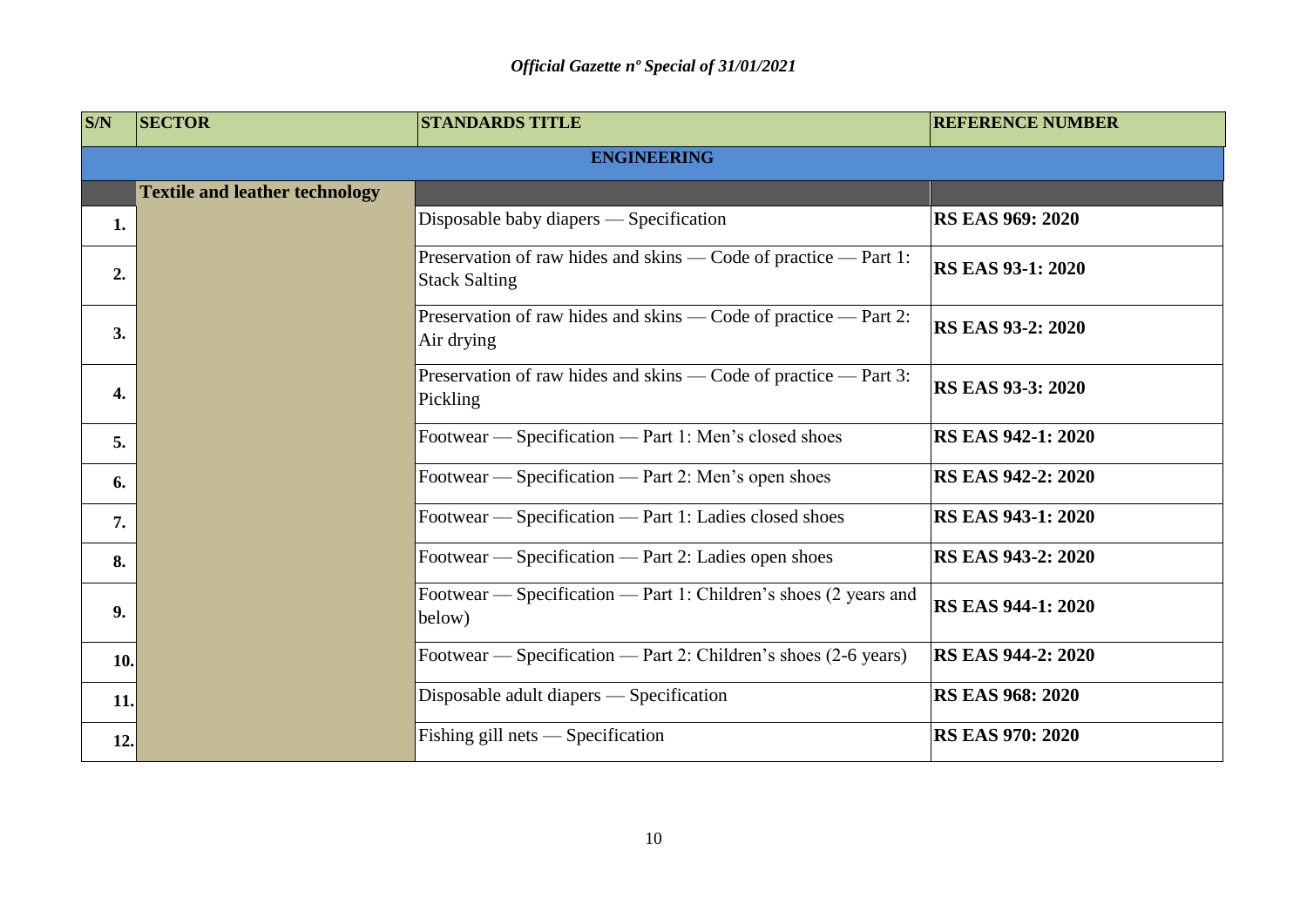| 13. | Textiles — Fabrics for household curtains and drapery —<br>Specification                                                                           | <b>RS EAS 971: 2020</b>  |
|-----|----------------------------------------------------------------------------------------------------------------------------------------------------|--------------------------|
| 14. | Woven polyolefin sacks (bags) for cement - Specification                                                                                           | <b>RS EAS 972: 2020</b>  |
| 15. | Rubber, vulcanized or thermoplastic — Determination of hardness<br>- Part 1: Introduction and guidance                                             | <b>RS ISO 48-1: 2018</b> |
| 16. | Rubber, vulcanized or thermoplastic — Determination of hardness<br>- Part 2: Hardness between 10 IRHD and 100 IRHD                                 | RS ISO 48-2: 2018        |
| 17. | Rubber, vulcanized or thermoplastic — Determination of hardness<br>- Part 3: Dead-load hardness using the very low rubber hardness<br>(VLRH) scale | RS ISO 48-3: 2018        |
| 18. | Rubber, vulcanized or thermoplastic — Determination of hardness<br>- Part 5: Indentation hardness by IRHD pocket meter method.                     | RS ISO 48-5: 2018        |
| 19. | Footwear — Test methods for outsoles — Abrasion resistance                                                                                         | RS ISO 20871: 2018       |
| 20. | Footwear — Performance requirements for components for<br>footwear — Accessories                                                                   | RS ISO/TR 20572: 2007    |
| 21. | Personal protective equipment — Test methods for footwear                                                                                          | RS ISO 20344: 2011       |
| 22. | Footwear and footwear components — Quantitative challenge test<br>method to assess antifungal activity                                             | RS ISO 20150: 2019       |
| 23. | Footwear — Test methods for whole shoe — Upper sole adhesion                                                                                       | RS ISO 17708: 2018       |
| 24. | Footwear — Test methods for uppers and lining — Flex resistance                                                                                    | RS ISO 17694: 2016       |
| 25. | Leather - Physical and mechanical tests - Determination of cold<br>crack temperature of surface Coatings                                           | RS ISO 17233: 2017       |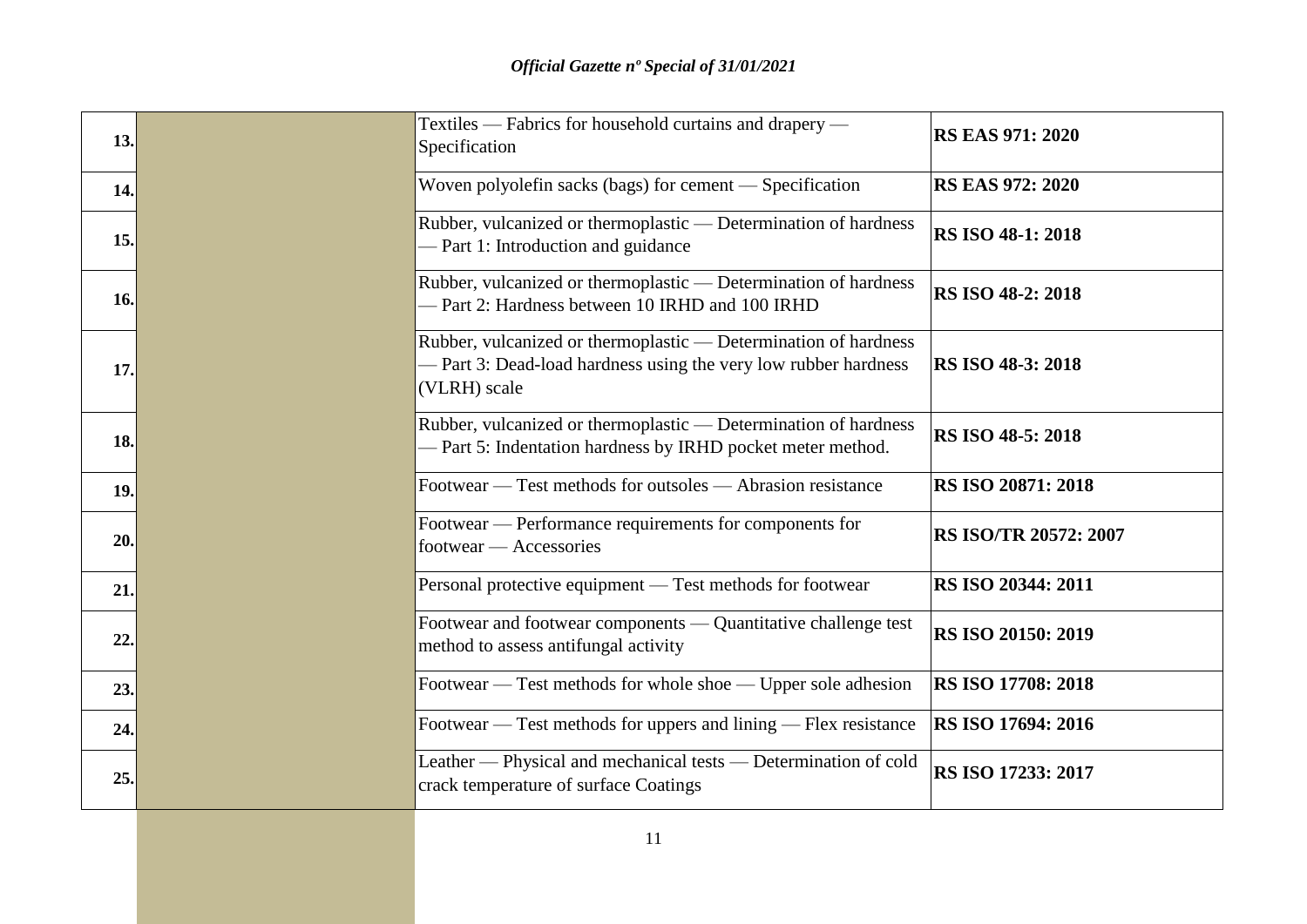| 26. | Leather — Physical and mechanical tests — Determination of<br>dimensional change                         | <b>RS ISO 17130: 2013</b>   |
|-----|----------------------------------------------------------------------------------------------------------|-----------------------------|
| 27. | Leather — Chemical determination of chromium (VI) content in<br>leather — Part 2: Chromatographic method | <b>RS ISO 17075-2: 2017</b> |
| 28. | Leather — Chemical determination of chromium (VI) content in<br>leather - Part 1: Colorimetric method    | <b>RS ISO 17075-1: 2017</b> |
| 29. | Leather — Chemical determination of metal content — Part 1:<br><b>Extractable metals</b>                 | <b>RS ISO 17072-1: 2019</b> |
| 30. | Footwear — Resistance to crack initiation and growth — Belt flex<br>method                               | <b>RS ISO 16177: 2012</b>   |
| 31. | Plastics and ebonite — Determination of indentation hardness by<br>means of a durometer (Shore hardness) | <b>RS ISO 868: 2003</b>     |
| 32. | Leather — Tests for colour fastness — Colour fastness to mild<br>washing                                 | <b>RS ISO 15703: 1998</b>   |
| 33. | Leather — Tests for colour fastness — Colour fastness to machine<br>washing                              | <b>RS ISO 15702: 1998</b>   |
| 34. | Leather — Determination of adhesion to finish                                                            | <b>RS ISO 11644: 2009</b>   |
| 35. | Footwear sizing — Mondopoint system of sizing and marking                                                | <b>RS ISO 9407: 2019</b>    |
| 36. | Leather — Chemical tests — Determination of volatile matter                                              | <b>RS ISO 4684: 2005</b>    |
| 37. | Leather — Determination of sulphated total ash and sulphated<br>water-insoluble ash                      | <b>RS ISO 4047: 1977</b>    |
| 38. | Leather – Shrinkage temperature                                                                          | <b>RS ISO 3380: 2015</b>    |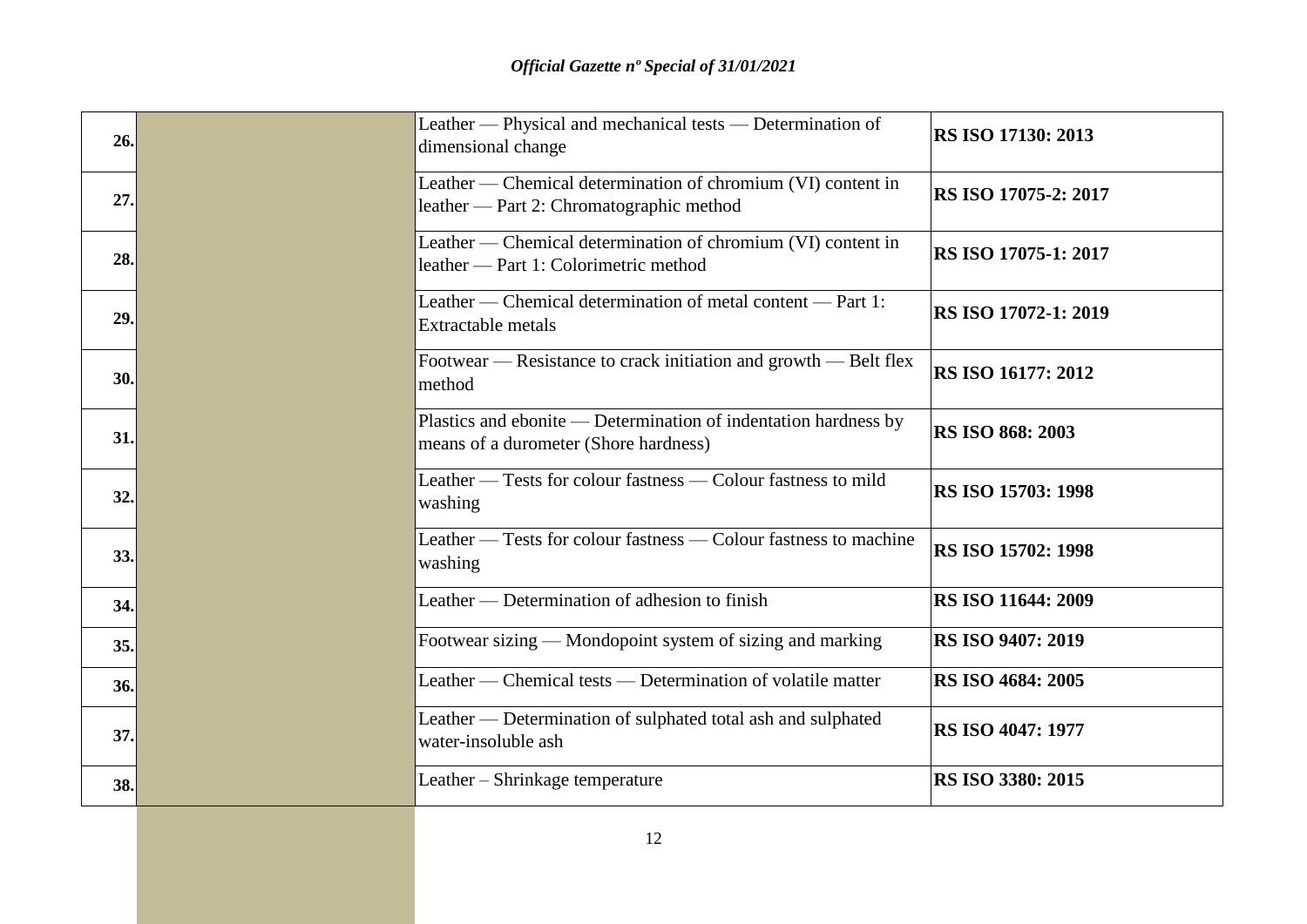| 39.              |                                         | Leather — Determination of distension and strength of surface<br>(Ball burst method)                                | RS ISO 3379: 2015           |
|------------------|-----------------------------------------|---------------------------------------------------------------------------------------------------------------------|-----------------------------|
| 40.              |                                         | Leather — Physical and mechanical tests — Determination of<br>apparent density and mass per unit area               | <b>RS ISO 2420: 2017</b>    |
| 41.              |                                         | Footwear and footwear components - Test method to assess<br>antibacterial activity                                  | RS ISO 16187: 2012          |
| 42.              |                                         | Leather — Chemical tests — Determination of matter soluble in<br>dichloromethane and free fatty acid content        | <b>RS ISO 4048: 2018</b>    |
|                  | <b>Civil Engineering &amp; Building</b> |                                                                                                                     |                             |
|                  | 43. Materials                           | Fly ash used in concrete and Cement — Specifications                                                                | RS 425: 2020                |
| 44.              |                                         | Masonry Cement — Part 1 — Composition, Conformity criteria<br>and Specifications                                    | <b>RS</b> 426-1: 2020       |
| 45.              |                                         | Masonry Cement — Part 2: Test methods                                                                               | RS 426-2: 2020              |
| 46.              |                                         | Standard Guide for Non-destructive Testing of Pavements Using<br><b>Cyclic-Loading Dynamic Deflection Equipment</b> | <b>RS ASTM D 4602: 1993</b> |
| 47.              |                                         | <b>Standard Guide for General Pavement Deflection Measurements</b>                                                  | <b>RS ASTM D4695: 2003</b>  |
| 48.              |                                         | Standard practice for preparation of Asphalt mixture Specimens<br>using Marshall Apparatus                          | <b>RS ASTM D6926: 2016</b>  |
| <b>CHEMISTRY</b> |                                         |                                                                                                                     |                             |
|                  | <b>Cosmetics and related products</b>   |                                                                                                                     |                             |
| 49.              |                                         | Glycerine for cosmetic industry — Specification                                                                     | <b>RS EAS 961: 2020</b>     |
| 50.              |                                         | Butter for cosmetic use — Specification — Part 1: Shea butter                                                       | <b>RS EAS 967-1: 2020</b>   |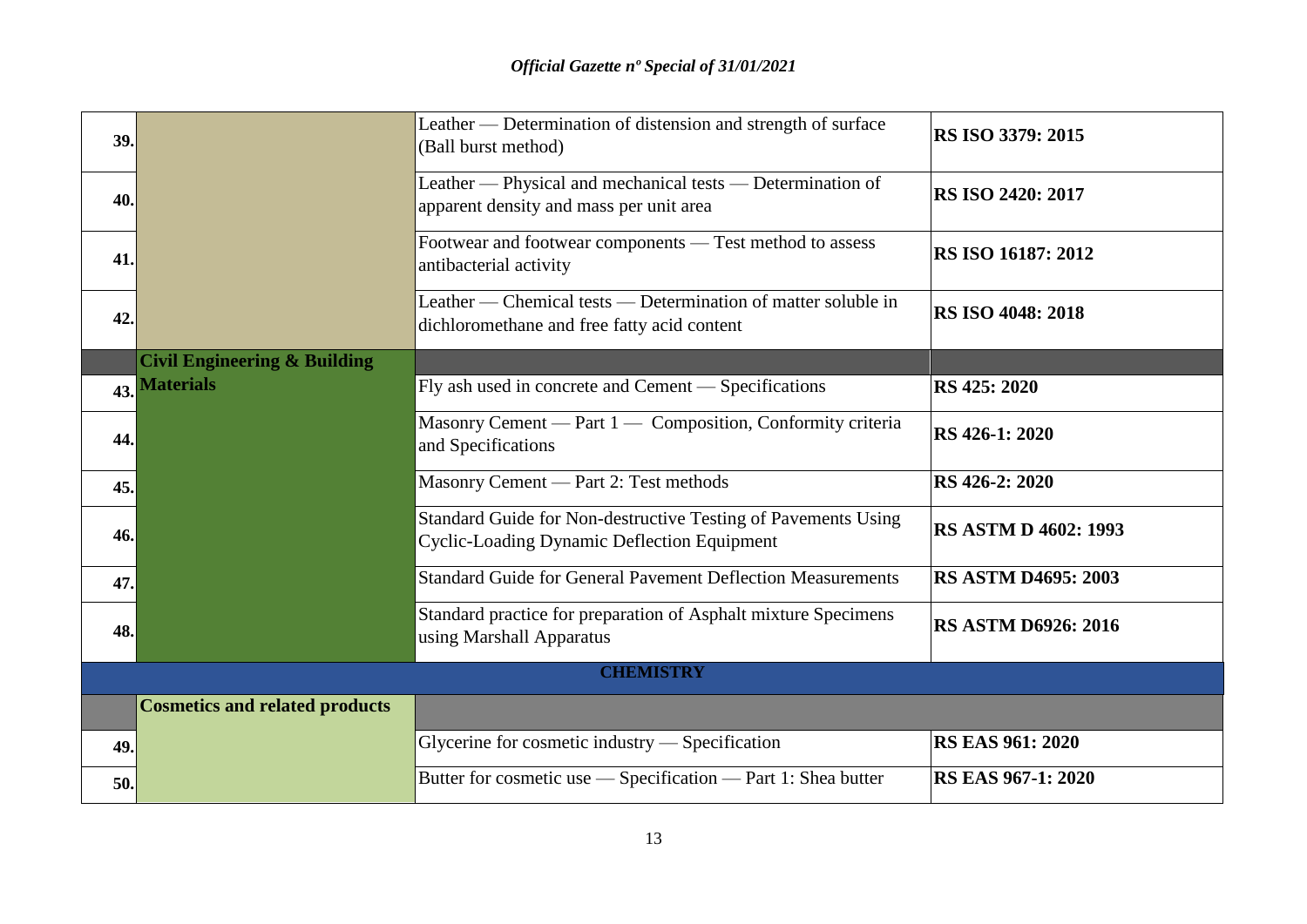| 51.                         |                                       | Air freshener aerosols — Specification                                                                                             | <b>RS EAS 956: 2020</b> |
|-----------------------------|---------------------------------------|------------------------------------------------------------------------------------------------------------------------------------|-------------------------|
| 52.                         |                                       | Aftershave — Specification                                                                                                         | <b>RS EAS 957: 2020</b> |
| 53.                         |                                       | Baby oils — Specification                                                                                                          | <b>RS EAS 958: 2020</b> |
| 54.                         |                                       | Body oils — Specification                                                                                                          | <b>RS EAS 959: 2020</b> |
| 55.                         |                                       | Deodorants and antiperspirants — Specification                                                                                     | <b>RS EAS 960: 2020</b> |
| 56.                         |                                       | Hair spray — Specification                                                                                                         | <b>RS EAS 962: 2020</b> |
| 57.                         |                                       | Lip balm (Lip salve) $-$ Specification                                                                                             | <b>RS EAS 963: 2020</b> |
| 58.                         |                                       | Lip shine $(gloss)$ - Specification                                                                                                | <b>RS EAS 964: 2020</b> |
| 59.                         |                                       | Lipstick — Specification                                                                                                           | <b>RS EAS 965: 2020</b> |
| 60.                         |                                       | Synthetic hair extensions - Specification                                                                                          | <b>RS EAS 966: 2020</b> |
| 61.                         |                                       | Graphical symbols — Safety colours and safety signs — Registered <b>RS ISO 7010: 2019</b><br>safety signs                          |                         |
| 62.                         |                                       | Animal and vegetable fats and oils - Determination of cadmium<br>content by direct graphite furnace atomic absorption spectrometry | RS ISO 15774: 2017      |
|                             | <b>Healthcare and medical devices</b> |                                                                                                                                    |                         |
| 63.                         |                                       | Toothpaste — Specification                                                                                                         | <b>RS EAS 187: 2020</b> |
| <b>FOOD AND AGRICULTURE</b> |                                       |                                                                                                                                    |                         |
|                             | Meat, poultry, game, eggs and         |                                                                                                                                    |                         |
| 64.                         | their products                        | Canned corned beef — Specification                                                                                                 | <b>RS EAS 26: 2020</b>  |
|                             |                                       |                                                                                                                                    |                         |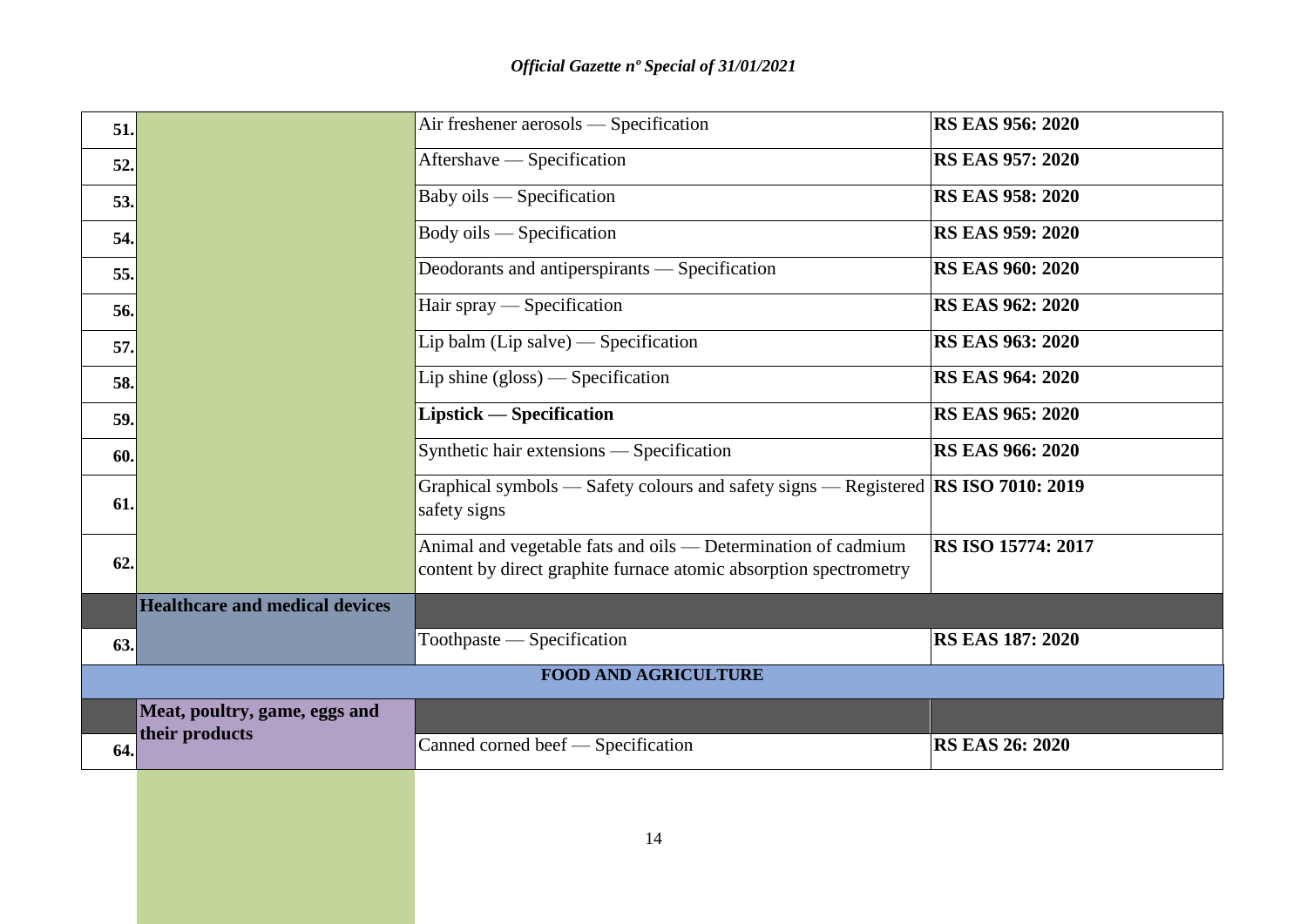| 65. | Meat grades and meat cuts — Specification — Part 1: Beef grades<br>and cuts                                                             | <b>RS EAS 84-1: 2020</b>    |
|-----|-----------------------------------------------------------------------------------------------------------------------------------------|-----------------------------|
| 66. | Dressed poultry — Specification                                                                                                         | <b>RS EAS 953: 2020</b>     |
| 67. | Meat sausages — Specification                                                                                                           | <b>RS EAS 954: 2020</b>     |
| 68. | Method for analysis of ash in meat and meat products                                                                                    | <b>AOAC 920.153</b>         |
| 69. | Method for analysis of moisture in meat                                                                                                 | <b>AOAC 950.46</b>          |
| 70. | Method for analysis of fat in meat                                                                                                      | <b>AOAC 960.39</b>          |
| 71. | Lead in Food Atomic Absorption Spectrophotometric Method                                                                                | <b>AOAC 972.25</b>          |
| 72. | Tin in Canned Foods Atomic Absorption Spectrophotometric<br>Method                                                                      | <b>AOAC 985.16</b>          |
| 73. | Method for analysis of crude protein in meat and meat products                                                                          | <b>AOAC 992.15</b>          |
| 74. | Method for analysis of protein in raw and processed meats                                                                               | <b>AOAC 2011.04</b>         |
| 75. | General guidelines on sampling                                                                                                          | <b>RS CAC/GL 50: 2004</b>   |
| 76. | Code of hygienic practice for meat                                                                                                      | <b>RS CAC/RCP 58: 2008</b>  |
| 77. | Meat and meat products — Determination of total fat content                                                                             | RS ISO 1443: 1973           |
| 78. | Microbiology of the food chain — Horizontal method for detection<br>and enumeration of Campylobacter spp. - Part 1: Detection<br>method | <b>RS ISO 10272-1: 2017</b> |
| 79. | Microbiology of the food chain $-$ Carcass sampling for<br>microbiological analysis                                                     | RS ISO 17604: 2015          |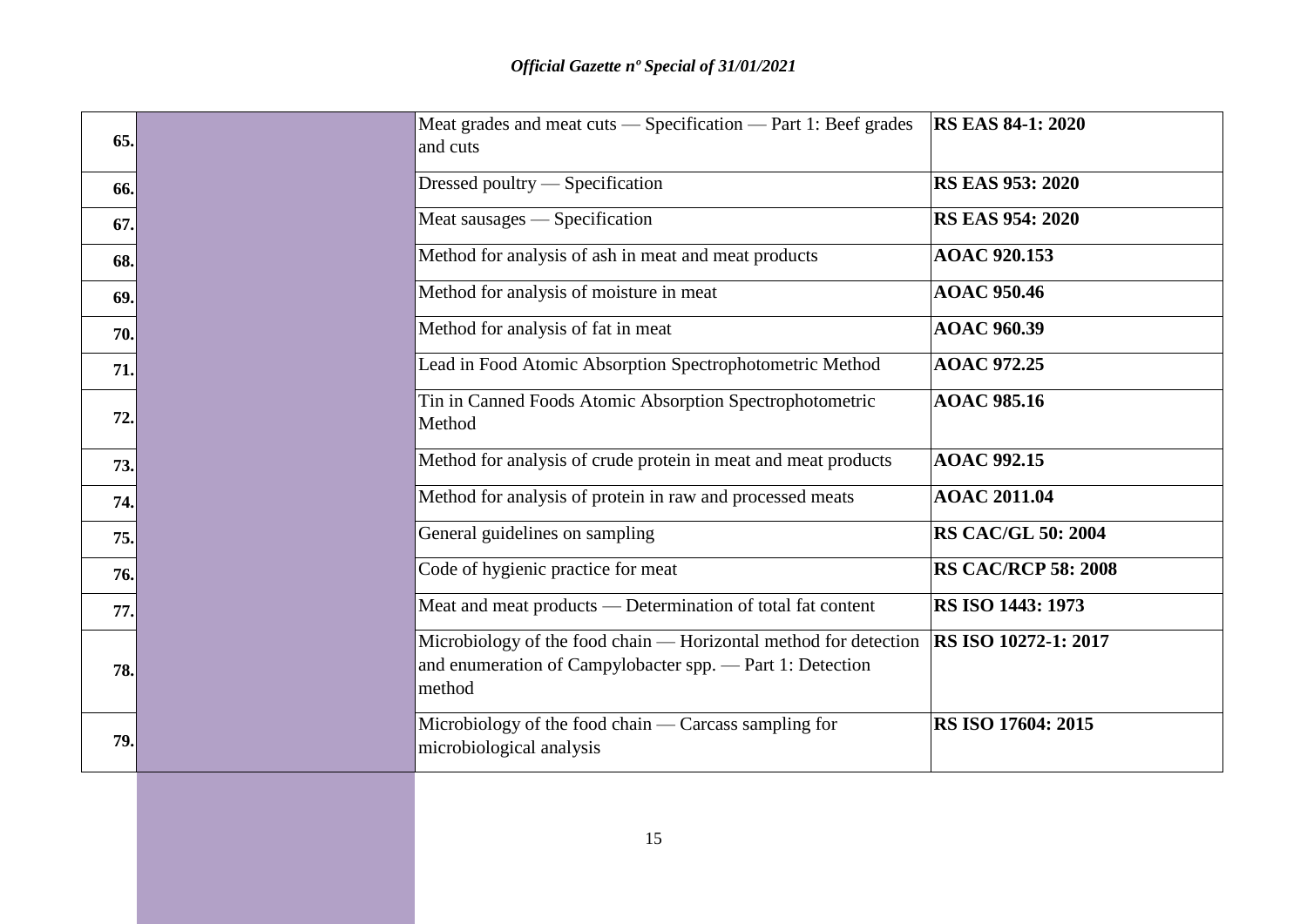| <b>80.</b> |                                   | Microbiology of the food chain — Sampling techniques for<br>microbiological analysis of food and feed samples                               | <b>RS ISO/TS 17728: 2015</b> |
|------------|-----------------------------------|---------------------------------------------------------------------------------------------------------------------------------------------|------------------------------|
|            | Coffee, cocoa and tea and related |                                                                                                                                             |                              |
| 81.        | products                          | Roasted coffee beans and roasted ground coffee — Specification                                                                              | <b>RS EAS 105: 2020</b>      |
| 82.        |                                   | Instant (Soluble) Coffee — Specification                                                                                                    | <b>RS EAS 975: 2020</b>      |
| 83.        |                                   | Instant coffee — Determination of loss in mass at 70 degrees C<br>under reduced pressure                                                    | <b>RS ISO 3726: 1983</b>     |
| <b>84.</b> |                                   | Green coffee — Determination of proportion of insect-damaged<br>beans                                                                       | <b>RS ISO 6667: 1985</b>     |
| <b>85.</b> |                                   | Roasted ground coffee — Determination of moisture content —<br>Method by determination of loss in mass at 103 degrees C (Routine<br>method) | <b>RS ISO 11294: 1994</b>    |
| <b>86.</b> |                                   | Instant coffee — Criteria for authenticity                                                                                                  | RS ISO 24114: 2011           |

**Kigali, on 07/12/2020**

**(sé) MURENZI Raymond Director General**